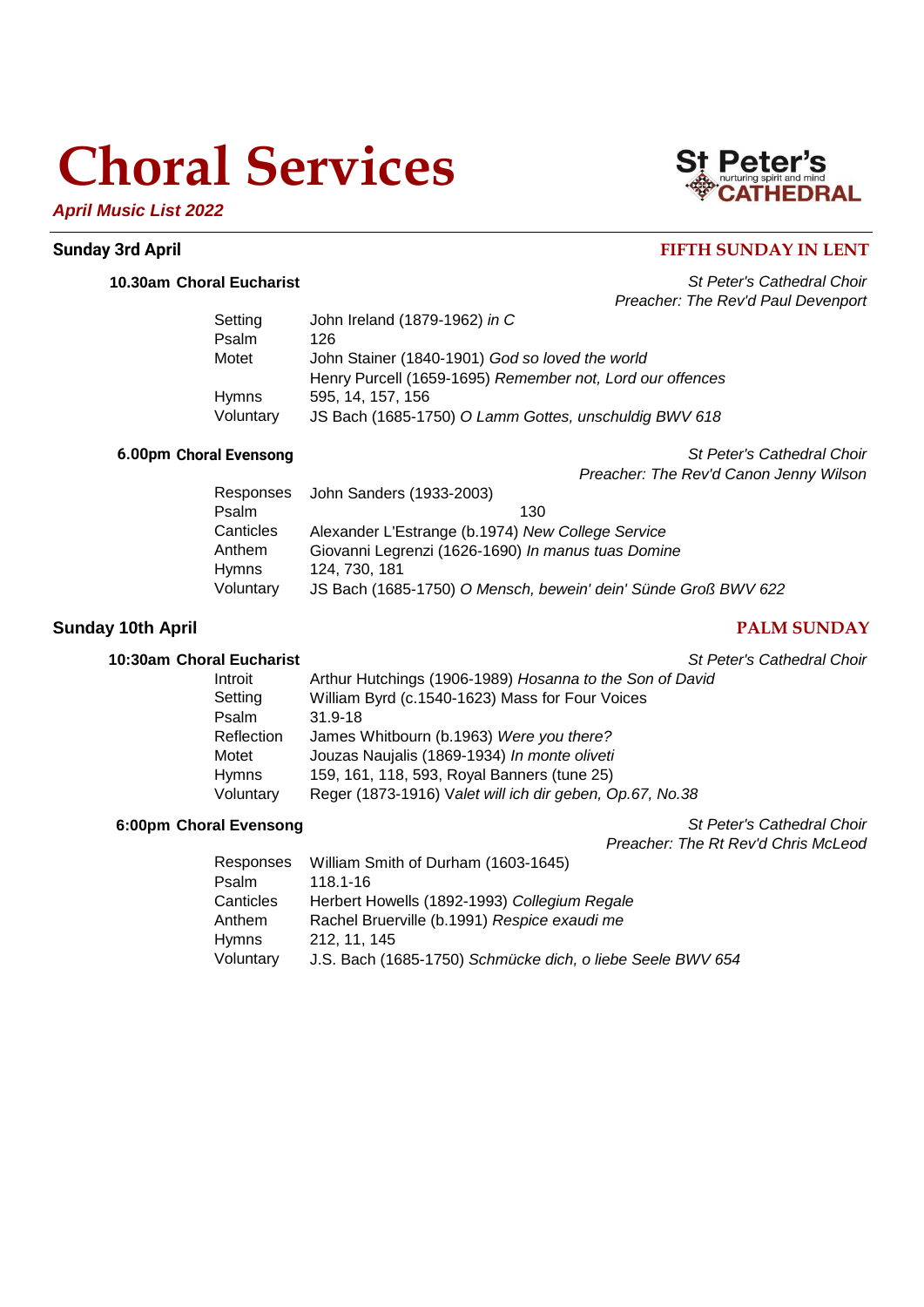## **Choral Services**

*April Music List 2022*

#### **Thursday 14th April MAUNDY THURSDAY**

### **6:30pm Choral Eucharist** *St Peter's Cathedral Choir*

| Introit | Ola Gjeilo (b.1978) Ubi Caritas                |
|---------|------------------------------------------------|
| Setting | Harold Darke (1888-1976) in F                  |
| Psalm   | 116.1-2.11-18                                  |
| Motet   | Richard Shephard (1949-2021) A new commandment |
| Hymns   | 436, 165, 454, 460, 452                        |

### **Friday 15th April GOOD FRIDAY**

### **10:00am Choral Eucharist** *St Peter's Cathedral Choir*

*Preacher: The Rev'd Canon Jenny Wilson*

Introit John IV of Portugal *Crux fidelis* Setting Sarum Plainsong Psalm 22 Reflection Bob Chilcott (b.1955) *Were you there?* Motet William Byrd (c.1540-1623) *Miserere mei, Deus* Hymns 181, 157

#### 3.00pm **Meditation Concert** *St Peter's Cathedral Choir*

Psalm 13 - Bruerville Psalm 22 - O'Regan Psalm 91 - Hunt

## **Sunday 17th April EASTER DAY**

#### **6:00am Choral Eucharist** *St Peter's Cathedral Choir*

|           | <b>Preacher: The Most Reverend Geoffrey Smith</b>      |
|-----------|--------------------------------------------------------|
| Setting   | Katherine Dienes-Williams (b.1970) St Paul's Eucharist |
| Psalm     | Easter Anthems                                         |
| Motet     | William Harris (1883-1973) Most Glorious Lord of Life  |
| Hymns     | 188, 209, 218                                          |
| Voluntary | Dubois (1837-1924) Toccata in G major                  |

## **10:00am Choral Eucharist** *St Peter's Cathedral Choir*

|              | Preacher: The Right Rev'd Chris McLeod                 |
|--------------|--------------------------------------------------------|
| Setting      | Katherine Dienes-Williams (b.1970) St Paul's Eucharist |
| Psalm        | Easter Anthems                                         |
| Motet        | Sir Philip Ledger (1937-2012) This Joyful Eastertide   |
| <b>Hymns</b> | 207, 216, 215, 205                                     |
| Voluntary    | C. M. Widor (1844-1937) Toccata from 5th Symphony      |

## **6:00pm Choral Evensong** *Lay Clerks of St Peter's Cathedral Choir*

|           |                                                   | Preacher: The Rev'd Peter Jin |
|-----------|---------------------------------------------------|-------------------------------|
|           | Responses John Bertalot (b.1931)                  |                               |
| Psalm     | 113                                               |                               |
| Canticles | Herbert Sumsion (1899-1995) in G                  |                               |
| Anthem    | Charles King (1687-1748) I will alway give thanks |                               |
| Hymns     | 201, 204, 221                                     |                               |
| $\cdots$  |                                                   |                               |

Voluntary Lynnwood Farnam (1885-1930) *Toccata on 'O filii et filiæ'* 

## St Peter's **THEDRAL**